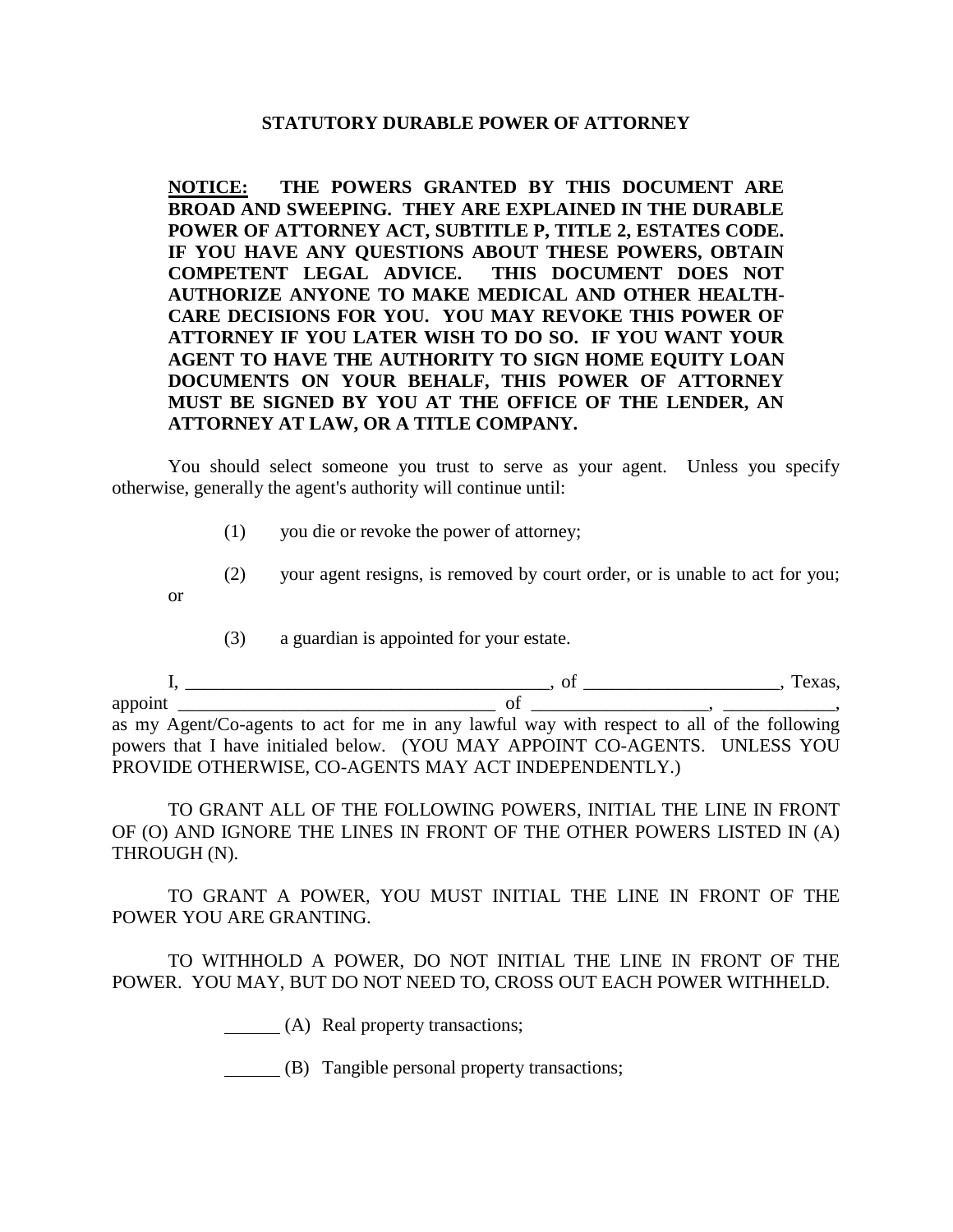- (C) Stock and bond transactions;
- (D) Commodity and option transactions;
- (E) Banking and other financial institution transactions;
- (F) Business operating transactions;
- (G) Insurance and annuity transactions;
- (H) Estate, trust, and other beneficiary transactions;
- (I) Claims and litigation;
- (J) Personal and family maintenance;

(K) Benefits from social security, Medicare, Medicaid, or other governmental programs or civil or military service;

(L) Retirement plan transactions;

(M) Tax matters;

(N) Digital assets and the content of an electronic communication;

(O) ALL OF THE POWERS LISTED IN (A) THROUGH (N). YOU DO NOT HAVE TO INITIAL THE LINE IN FRONT OF ANY OTHER POWER IF YOU INITIAL LINE (O).

I revoke any prior Statutory Durable Power of Attorney granted by me.

## **SPECIAL INSTRUCTIONS:**

Special instructions applicable to agent compensation (initial in front of one of the following sentences to have it apply; if no selection is made, each agent will be entitled to compensation that is reasonable under the circumstances):

 My Agent/Co-agents is/are entitled to reimbursement of reasonable expenses incurred on my behalf and to compensation that is reasonable under the circumstances.

 My Agent/Co-agents is/are entitled to reimbursement of reasonable expenses incurred on my behalf but shall receive no compensation for serving as my agent.

Special instructions applicable to co-agents (if you have appointed co-agents to act initial in front of one of the following sentences to have it apply; if no selection is made, each agent will be entitled to act independently):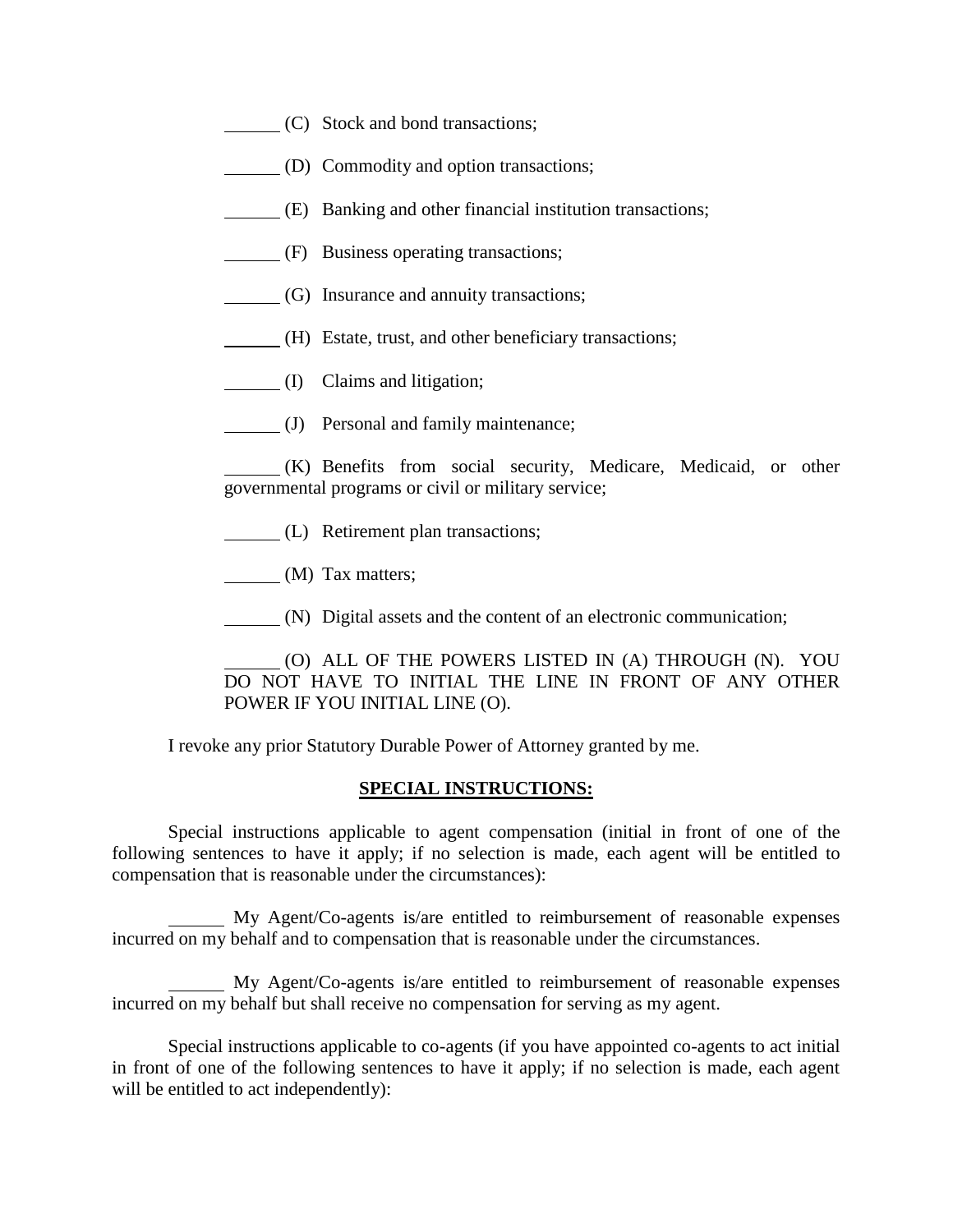**Each of my co-agents may act independently for me.** 

My co-agents may act for me only if the co-agents act jointly.

My co-agents may act for me only if a majority of the co-agents act jointly.

Special instructions are applicable to gifts (initial in front of the following sentence to have it apply):

I grant my Agent/Co-agents the power to apply my property to make gifts outright to or for the benefit of a person, including by the exercise of a presently exercisable general power of appointment held by me, except that the amount of a gift to an individual may not exceed the amount of annual exclusions allowed from the federal gift tax for the calendar year of the gift.

## GRANT OF SPECIFIC AUTHORITY

My Agent/Co-agents MAY NOT do any of the following specific acts for me UNLESS I have INITIALED the specific authority listed below:

(CAUTION: Granting any of the following will give your Agent/Co-agents the authority to take actions that could significantly reduce your property or change how your property is distributed at your death. INITIAL ONLY the specific authority you WANT to give your Agent/Co-agents. If you DO NOT want to grant your Agent/Co-agents one or more of the following powers, you may also CROSS OUT a power you DO NOT want to grant.)

Create, amend, revoke, or terminate an inter vivos trust

 Make a gift, subject to the limitations of Section 751.032 of the Durable Power of Attorney Act (Section 751.032, Estates Code) and any special instructions in this power of attorney

Create or change rights of survivorship

 Authorize another person to exercise the authority granted under this power of attorney.

ON THE FOLLOWING LINES YOU MAY GIVE SPECIAL INSTRUCTIONS LIMITING OR EXTENDING THE POWERS GRANTED TO YOUR AGENT/CO-AGENTS.

None.

# UNLESS YOU DIRECT OTHERWISE BELOW, THIS POWER OF ATTORNEY IS EFFECTIVE IMMEDIATELY AND WILL CONTINUE UNTIL IT TERMINATES.

This power of attorney is effective immediately and is not affected by my subsequent disability or incapacity.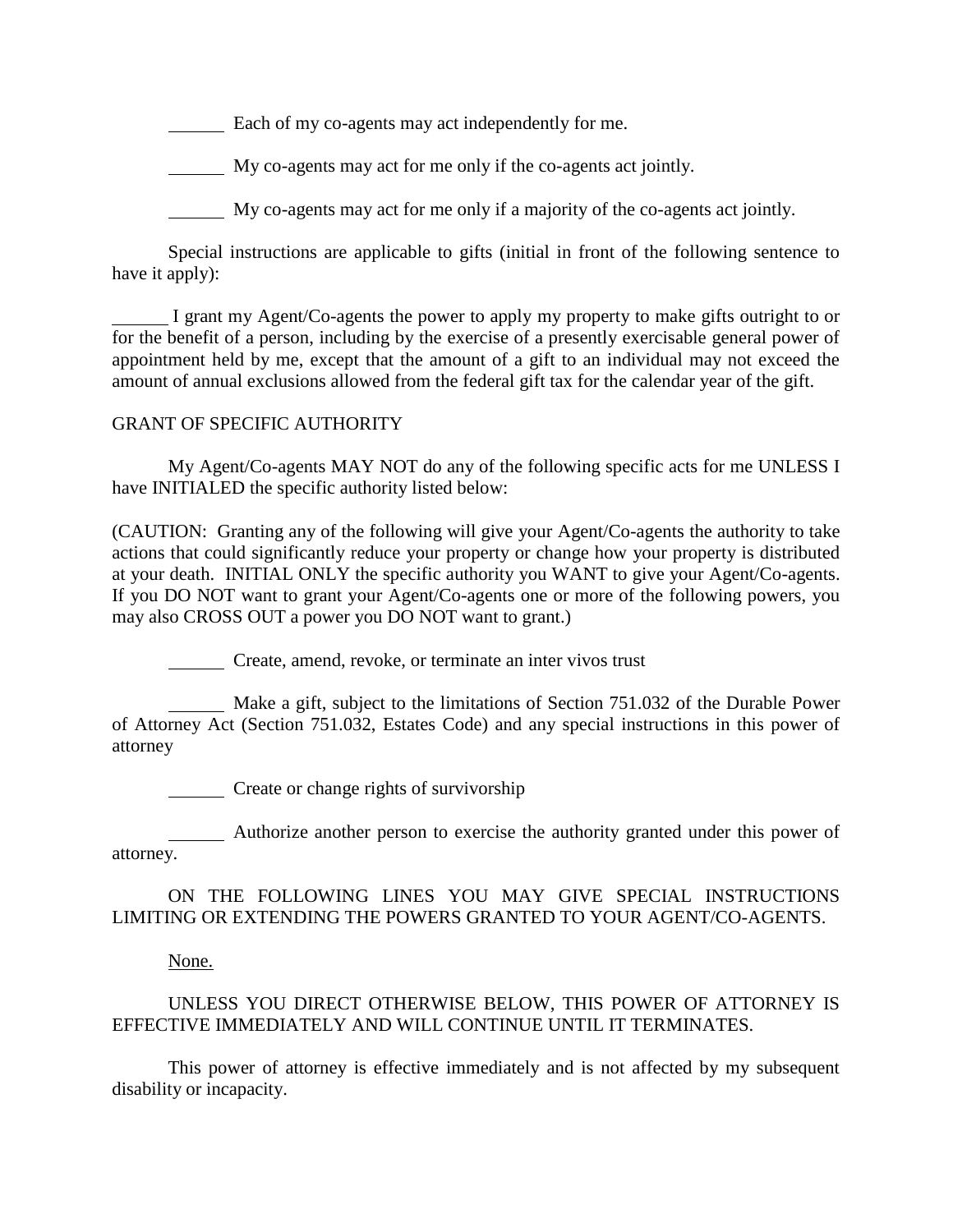This power of attorney becomes effective upon my disability or incapacity.

If a definition of my disability or incapacity is not contained in this power of attorney, I shall be considered disabled or incapacitated for purposes of this power of attorney if a physician certifies in writing at a date later than the date this power of attorney is executed that, based on the physician's medical examination of me, I am mentally incapable of managing my financial affairs. I authorize the physician who examines me for this purpose to disclose my physical or mental condition to another person for purposes of this power of attorney. A third party who accepts this power of attorney is fully protected from any action taken under this power of attorney that is based on the determination made by a physician of my disability or incapacity.

I agree that any third party who receives a copy of this document may act under it. Termination of this durable power of attorney is not effective as to a third party until the third party has actual knowledge of the termination. I agree to indemnify and hold harmless the third party for any claims that arise against the third party because of reliance on this power of attorney. The meaning and effect of this durable power of attorney is determined by Texas Law.

If any agent named by me dies, becomes incapacitated, resigns, or refuses to act, or is removed by court order, or if my marriage to an agent named by me is dissolved by court decree of divorce or annulment or is declared void by a court (unless I provided in this document that the dissolution or declaration does not terminate the agent's authority to act under this power of attorney), I name the following (each to act alone and successively, in the order named) as successor[s] to that agent:

|                      |        | $\overline{\phantom{a}}$ , of $\overline{\phantom{a}}$ . |  |
|----------------------|--------|----------------------------------------------------------|--|
|                      |        |                                                          |  |
| None.                |        |                                                          |  |
|                      |        |                                                          |  |
|                      |        |                                                          |  |
|                      |        |                                                          |  |
| THE STATE OF ______  | §<br>§ |                                                          |  |
| <b>COUNTY OF ___</b> | Ş      |                                                          |  |
|                      |        |                                                          |  |
|                      |        |                                                          |  |

Notary Public, State of \_\_\_\_\_\_\_\_\_\_\_\_\_\_\_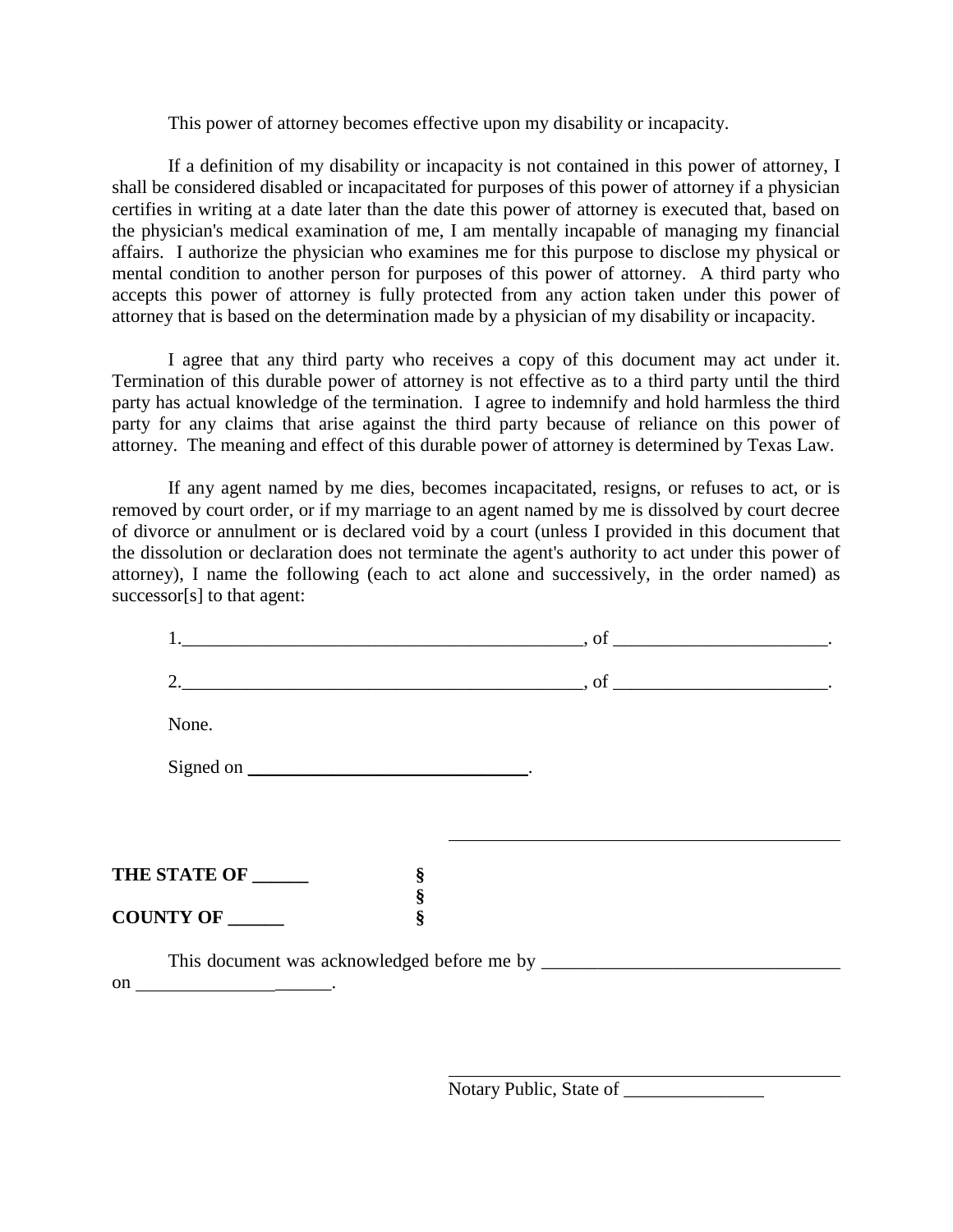## **IMPORTANT INFORMATION FOR AGENT**

### Agent's Duties

When you accept the authority granted under this power of attorney, you establish a "fiduciary" relationship with the principal. This is a special legal relationship that imposes on you legal duties that continue until you resign or the power of attorney is terminated, suspended, or revoked by the principal or by operation of law. A fiduciary duty generally includes the duty to:

(1) act in good faith;

(2) do nothing beyond the authority granted in this power of attorney;

(3) act loyally for the principal's benefit;

(4) avoid conflicts that would impair your ability to act in the principal's best interest; and

(5) disclose your identity as an agent when you act for the principal by writing or printing the name of the principal and signing your own name as "agent" in the following manner:

(Principal's Name) by (Your Signature) as Agent

In addition, the Durable Power of Attorney Act (Subtitle P, Title 2, Estates Code) requires you to:

(1) maintain records of each action taken or decision made on behalf of the principal;

(2) maintain all records until delivered to the principal, released by the principal, or discharged by a court; and

(3) if requested by the principal, provide an accounting to the principal that, unless otherwise directed by the principal or otherwise provided in the Special Instructions, must include:

(A) the property belonging to the principal that has come to your knowledge or into your possession;

(B) each action taken or decision made by you as agent;

(C) a complete account of receipts, disbursements, and other actions of you as agent that includes the source and nature of each receipt, disbursement, or action, with receipts of principal and income shown separately;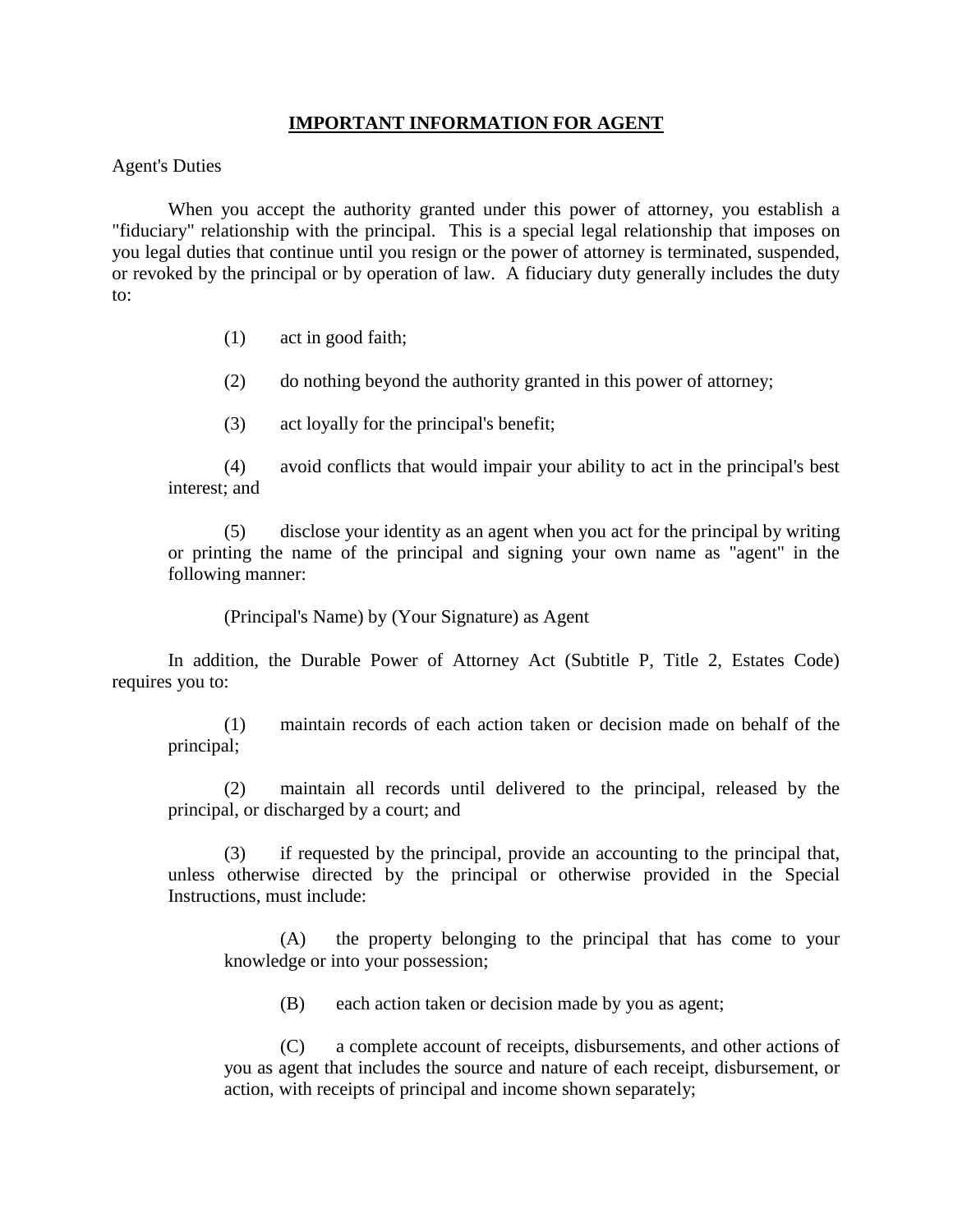(D) a listing of all property over which you have exercised control that includes an adequate description of each asset and the asset's current value, if known to you;

(E) the cash balance on hand and the name and location of the depository at which the cash balance is kept;

(F) each known liability;

(G) any other information and facts known to you as necessary for a full and definite understanding of the exact condition of the property belonging to the principal; and

(H) all documentation regarding the principal's property.

Termination of Agent's Authority

You must stop acting on behalf of the principal if you learn of any event that terminates or suspends this power of attorney or your authority under this power of attorney. An event that terminates this power of attorney or your authority to act under this power of attorney includes:

- (1) the principal's death;
- (2) the principal's revocation of this power of attorney or your authority;
- (3) the occurrence of a termination event stated in this power of attorney;

(4) if you are married to the principal, the dissolution of your marriage by a court decree of divorce or annulment or declaration that your marriage is void, unless otherwise provided in this power of attorney;

(5) the appointment and qualification of a permanent guardian of the principal's estate; or

(6) if ordered by a court, your removal as agent under this power of attorney. An event that suspends this power of attorney or your authority to act under this power of attorney is the appointment and qualification of a temporary guardian unless a court order provides otherwise.

#### Liability of Agent

The authority granted to you under this power of attorney is specified in the Durable Power of Attorney Act (Subtitle P, Title 2, Estates Code). If you violate the Durable Power of Attorney Act or act beyond the authority granted, you may be liable for any damages caused by the violation or subject to prosecution for misapplication of property by a fiduciary under